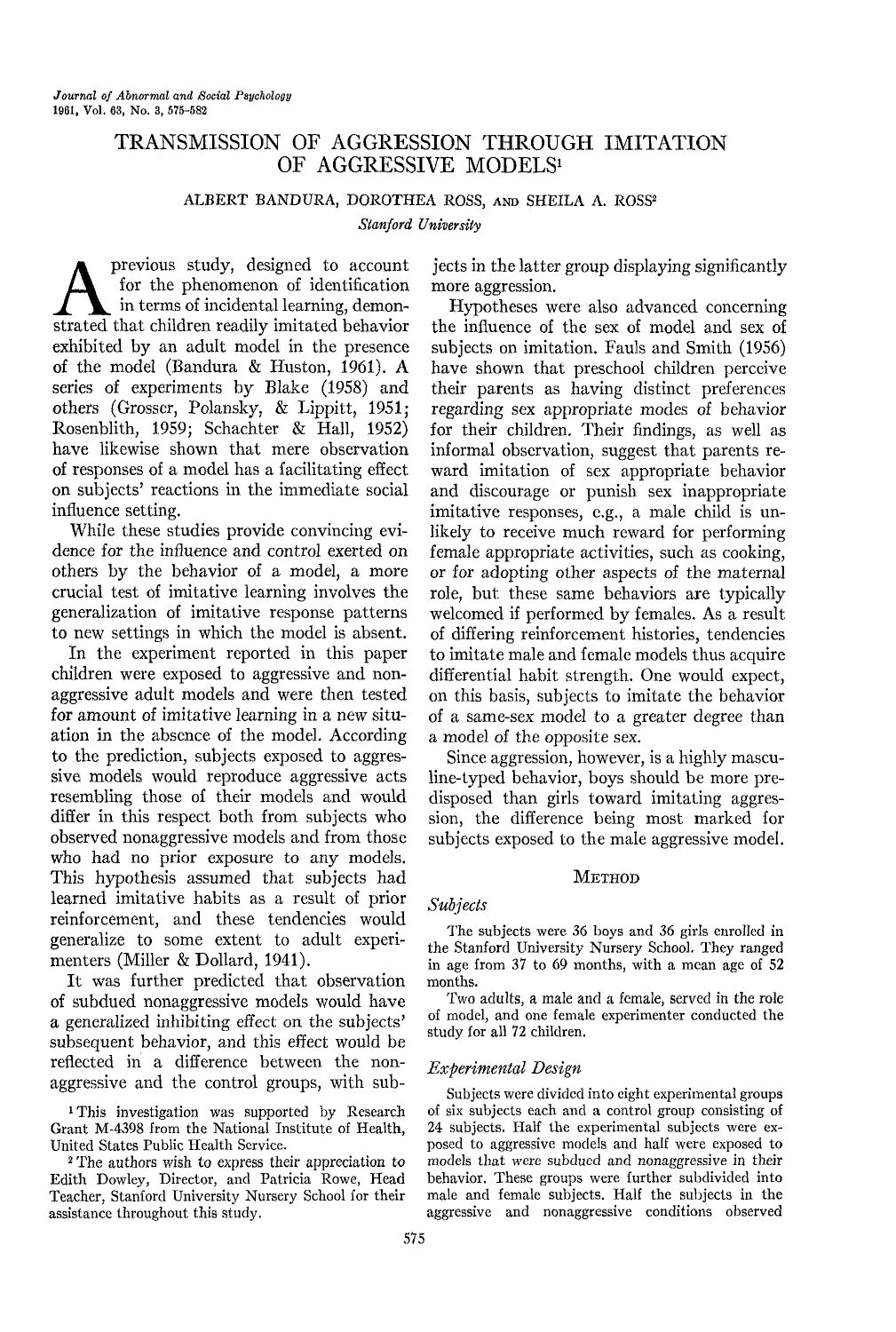same-sex models, while the remaining subjects in each group viewed models of the opposite sex. The control group had no prior exposure to the adult models and was tested only in the generalization situation.

It seemed reasonable to expect that the subjects' level ol aggressiveness would be positively related to the readiness with which they imitated aggressive modes of behavior. Therefore, in order to increase the precision of treatment comparisons, subjects in the experimental and control groups were matched individually on the basis of ratings of their aggressive behavior in social interactions in the nursery school.

The subjects were rated on four five-point rating scales by the experimenter and a nursery school teacher, both of whom were well acquainted with the children. These scales measured the extent to which subjects displayed physical aggression, verbal aggression, aggression toward inanimate objects, and aggressive inhibition. The latter scale, which dealt with the subjects' tendency to inhibit aggressive reactions in the face of high instigation, provided a measure of aggression anxiety.

Fifty-one subjects were rated independently by both judges so as to permit an assessment of interrater agreement. The reliability of the composite aggression score, estimated by means of the Pearson productmoment correlation, was .89.

The composite score was obtained by summing the ratings on the four aggression scales; on the basis of these scores, subjects were arranged in triplets and assigned at random to one of two treatment conditions or to the control group.

#### *Experimental Conditions*

In the first step in the procedure subjects were brought individually by the experimenter to the experimental room and the model who was in the hallway outside the room, was invited by the experimenter to come and join in the game. The experimenter then escorted the subject to one corner of the room, which was structured as the subject's play area. After seating the child at a small table, the experimenter demonstrated how the subject could design pictures with potato prints and picture stickers provided. The potato prints included a variety of geometrical forms; the stickers were attractive multicolor pictures of animals, flowers, and western figures to be pasted on a pastoral scene. These activities were selected since they had been established, by previous studies in the nursery school, as having high interest value for the children.

After having settled the subject in his corner, the experimenter escorted the model to the opposite corner of the room which contained a small table and chair, a tinker toy set, a mallet, and a S-foot inflated Bobo doll. The experimenter explained that these were the materials provided for the model to play with and, after the model was seated, the experimenter left the experimental room.

With subjects in the *nonaggressive condition,* the model assembled the tinker toys in a quiet subdued manner totally ignoring the Bobo doll.

In contrast, with subjects in the *aggressive condition,* the model began by assembling the tinker toys but after approximately a minute had elapsed, the model turned to the Bobo doll and spent the remainder of the period aggressing toward it.

Imitative learning can be clearly demonstrated if a model performs sufficiently novel patterns of responses which are unlikely to occur independently of the observation of the behavior of a model and if a subject reproduces these behaviors in substantially identical form. For this reason, in addition to punching the Bobo doll, a response that is likely to be performed by children independently of a demonstration, the model exhibited distinctive aggressive acts which were to be scored as imitative responses. The model laid Bobo on its side, sat on it and punched it repeatedly in the nose. The model then raised the Bobo doll, picked up the mallet and struck the doll on the head. Following the mallet aggression, the model tossed the doll up in the air aggressively and kicked it about the room. This sequence of physically aggressive acts was repeated approximately three times, interspersed with verbally aggressive responses such as, "Sock him in the nose .. .," "Hit him down...," "Throw him in the air  $\ldots$ ," "Kick him  $\ldots$ ," "Pow  $\ldots$ ," and two nonaggressive comments, "He keeps coming back for more" and "He sure is a tough fella."

Thus in the exposure situation, subjects were provided with a diverting task which occupied their attention while at the same time insured observation of the model's behavior in the absence of any instructions to observe or to learn the responses in question. Since subjects could not perform the model's aggressive behavior, any learning that occurred was purely on an observational or covert basis.

At the end of 10 minutes, the experimenter entered the room, informed the subject that he would now go to another game room, and bid the model goodbye.

#### *Aggression Arousal*

Subjects were tested for the amount of imitative learning in a different experimental room that was set off from the main nursery school building. The two experimental situations were thus clearly differentiated; in fact, many subjects were under the impression that they were no longer on the nursery school grounds.

Prior to the test for imitation, however, all subjects, experimental and control, were subjected to mild aggression arousal to insure that they were under some degree of instigation to aggression. The arousal experience was included for two main reasons. In the first place, observation of aggressive behavior exhibited by others tends to reduce the probability of aggression on the part of the observer (Rosenbaum & deCharms, 1960). Consequently, subjects in the aggressive condition, in relation both to the nonaggressive and control groups, would be under weaker instigation following exposure to the models. Second, if subjects in the nonaggressive condition expressed little aggression in the face of appropriate instigation, the presence of an inhibitory process would seem to be indicated.

Following the exposure experience, therefore, the experimenter brought the subject to an anteroom that contained these relatively attractive toys: a fire engine, a locomotive, a jet fighter plane, a cable car, a colorful spinning top, and a doll set complete with wardrobe, doll carriage, and babr crib. The experi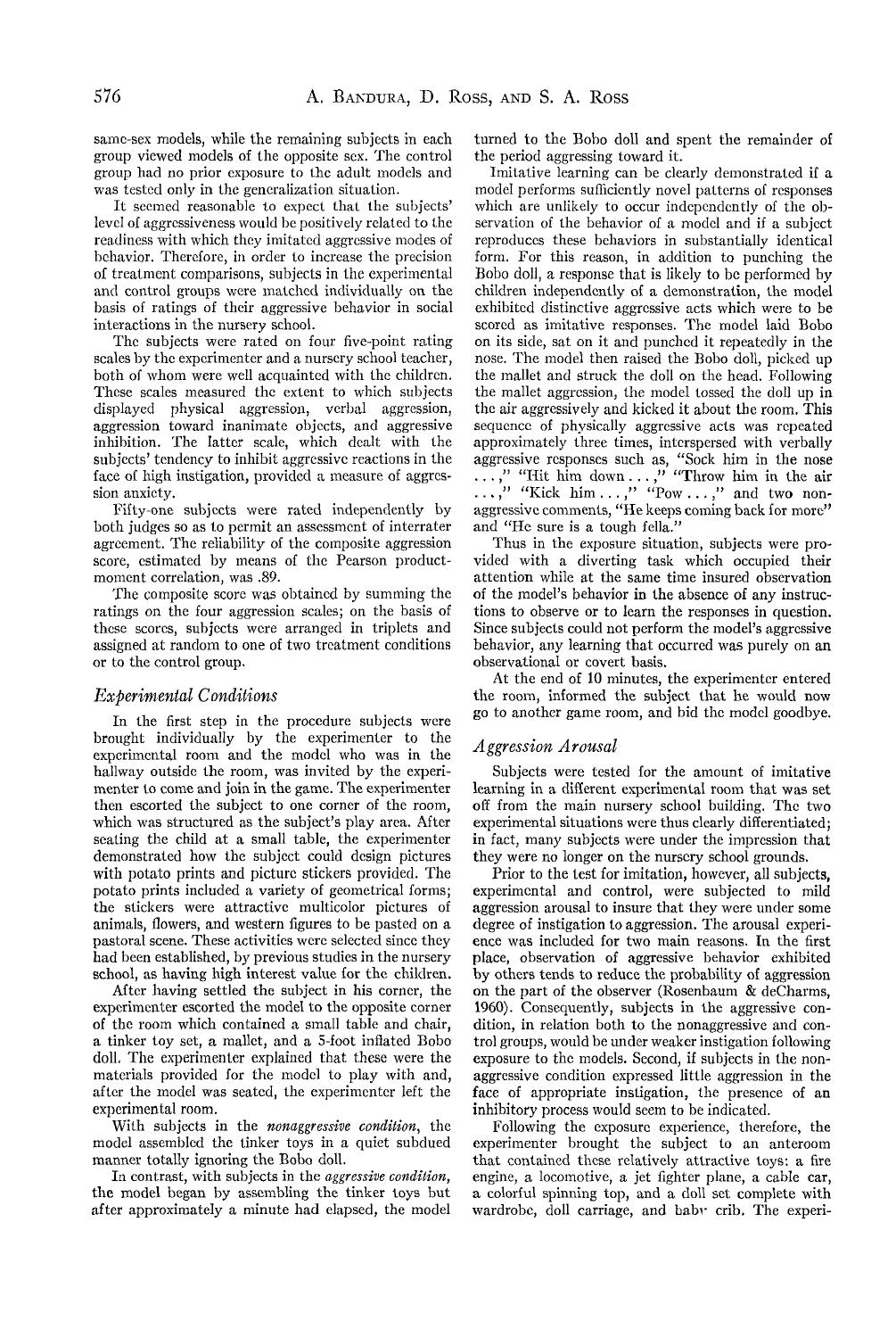menter explained that the toys were for the subject to play with but, as soon as the subject became sufficiently involved with the play material (usually in about 2 minutes), the experimenter remarked that these were her very best toys, that she did not let just anyone play with them, and that she had decided to reserve these toys for the other children. However, the subject could play with any of the toys that were in the next room. The experimenter and the subject then entered the adjoining experimental room.

It was necessary for the experimenter to remain in the room during the experimental session; otherwise a number of the children would either refuse to remain alone or would leave before the termination of the session. However, in order to minimize any influence her presence might have on the subject's behavior, the experimenter remained as inconspicuous as possible by busying herself with paper work at a desk in the far corner of the room and avoiding any interaction with the child.

#### *Test for Delayed Imitation*

The experimental room contained a variety of toys including some that could be used in imitative or nonimitative aggression, and others that tended to elicit predominantly nonaggressive forms of behavior. The aggressive toys included a 3-foot Bobo doll, a mallet and peg board, two dart guns, and a tether ball with a face painted on it which hung from the ceiling. The nonaggressive toys, on the other hand, included a tea set, crayons and coloring paper, a ball, two dolls, three bears, cars and trucks, and plastic farm animals.

In order to eliminate any variation in behavior due to mere placement of the toys in the room, the play material was arranged in a fixed order for each of the sessions.

The subject spent 20 minutes in this experimental room during which time his behavior was rated in terms of predetermined response categories by judges who observed the session through a one-way mirror in an adjoining observation room. The 20-minute session was divided into 5-second intervals by means of an electric interval timer, thus yielding a total number of 240 response units for each subject.

The male model scored the experimental sessions for all 72 children. Except for the cases in which he served as model, he did not have knowledge of the subjects' group assignments. In order to provide an estimate of interscorer agreement, the performances of half the subjects were also scored independently by a second observer. Thus one or the other of the two observers usually had no knowledge of the conditions to which the subjects were assigned. Since, however, all but two of the subjects in the aggressive condition performed the models' novel aggressive responses while subjects in the other conditions only rarely exhibited such reactions, subjects who were exposed to the aggressive models could be readily identified through their distinctive behavior.

The responses scored involved highly specific concrete classes of behavior and yielded high interscorer reliabilities, the product-moment coefficients being in the .90s.

### *Response Measures*

Three measures of imitation were obtained:

*Imitation of physical aggression:* This category included acts of striking the Bobo doll with the mallet, sitting on the doll and punching it in the nose, kicking the doll, and tossing it in the air.

*Imitative verbal aggression:* Subject repeats the phrases, "Sock him," "Hit him down," "Kick him," "Throw him in the air," or "Pow."

*Imitative nonaggressive verbal responses:* Subject repeats, "He keeps coming back for more," or "He sure is a tough fella."

During the pretest, a number of the subjects imitated the essential components of the model's behavior but did not perform the complete act, or they directed the imitative aggressive response to some object other than the Bobo doll. Two responses of this type were therefore scored and were interpreted as partially imitative behavior.

*Mallet aggression:* Subject strikes objects other than the Bobo doll aggressively with the mallet.

*Sits on Bobo doll:* Subject lays the Bobo doll on its side and sits on it, but does not aggress toward it.

The following additional nonimitative aggressive responses were scored:

*Punches Bobo doll:* Subject strikes, slaps, or pushes the doll aggressively.

*Nonimitative physical and verbal aggression:* This category included physically aggressive acts directed toward objects other than the Bobo doll and any hostile remarks except for those in the verbal imitation category; e.g., "Shoot the Bobo," "Cut him," "Stupid ball," "Knock over people," "Horses fighting, biting"

*Aggressive gun play:* Subject shoots darts or aims the guns and fires imaginary shots at objects in the room.

Ratings were also made of the number of behavior units in which subjects played nonaggressively or sat quietly and did not play with any of the material at all.

#### RESULTS

### *Complete Imitation of Models' Behavior*

Subjects in the aggression condition reproduced a good deal of physical and verbal aggressive behavior resembling that of the models, and their mean scores differed markedly from those of subjects in the nonaggressive and control groups who exhibited virtually no imitative aggression (see Table 1).

Since there were only a few scores for subjects in the nonaggressive and control conditions (approximately 70% of the subjects had zero scores), and the assumption of homogeneity of variance could not be made, the Friedman two-way analysis of variance by ranks was employed to test the significance of the obtained differences.

The prediction that exposure of subjects to aggressive models increases the probability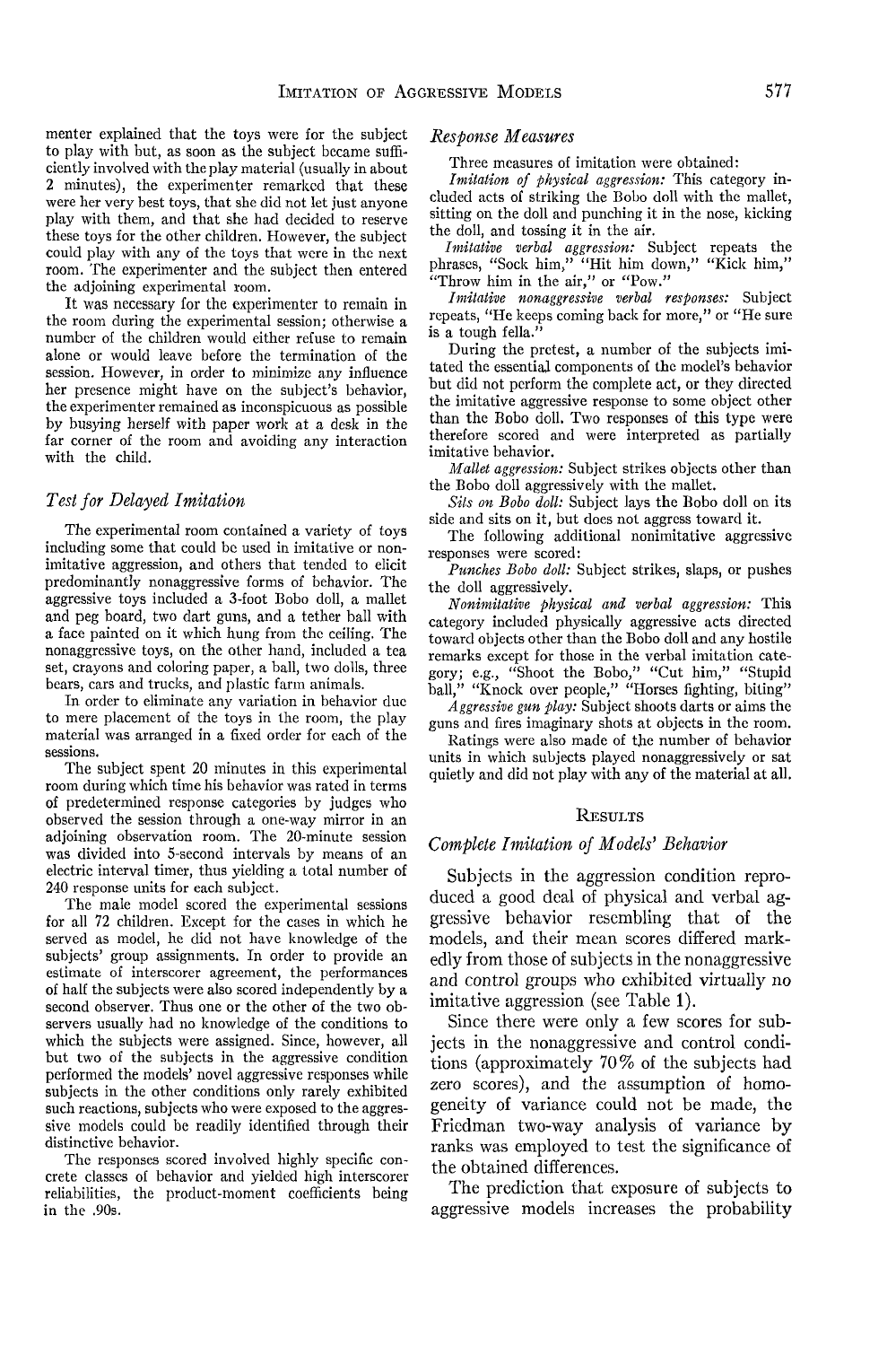of aggressive behavior is clearly confirmed (see Table 2). The main effect of treatment conditions is highly significant both for physical and verbal imitative aggression. Comparison of pairs of scores by the sign test shows that the obtained over-all differences were due almost entirely to the aggression displayed by subjects who had been exposed to the aggressive models. Their scores were significantly higher than those of either the nonaggressive

TABLE 1 MEAN AGGRESSION SCORES FOR EXPERIMENTAL AND CONTROL SUBJECTS

|                                    | Experimental groups |                              |                    |      |                   |
|------------------------------------|---------------------|------------------------------|--------------------|------|-------------------|
| Response category                  | Aggressive          |                              | Nonaggres-<br>sive |      | Control<br>groups |
|                                    | F                   | M<br>Model Model Model Model | F                  | м    |                   |
| Imitative physical aggres-<br>sion |                     |                              |                    |      |                   |
| Female subjects                    | 5.5                 | 7.2                          | 2.5                | 0.0  | 1.2               |
| Male subjects                      | 12.4                | 25.8                         | 0.2                | 1.5  | 2.0               |
| Imitative verbal aggression        |                     |                              |                    |      |                   |
| Female subjects                    | 13.7                | 2.0                          | 0.3                | 0.0  | 0.7               |
| Male subjects                      | 4.3                 | 12.7                         | 1.1                | 0.0  | 1.7               |
| Mallet aggression                  |                     |                              |                    |      |                   |
| Female subjects                    | 17.2                | 18.7                         | 0.5                | 0.5  | 13.1              |
| Male subjects                      | 15.5                | 28.8                         | 18.7               | 6.7  | 13.5              |
| Punches Bobo doll                  |                     |                              |                    |      |                   |
| Female subjects                    | 6.3                 | 16.5                         | 5.8                | 4.3  | 11.7              |
| Male subjects                      | 18.9                | 11.9                         | 15.6               | 14.8 | 15.7              |
| Nonimitative aggression            |                     |                              |                    |      |                   |
| Female subjects                    | 21.3                | 8.4                          | 7.2                | 1.4  | 6.1               |
| Male subjects                      | 16.2                | 36.7                         | 26.1               | 22.3 | 24.6              |
| Aggressive gun play                |                     |                              |                    |      |                   |
| Female subjects                    | 1.8                 | 4.5                          | 2.6                | 2.5  | 3.7               |
| Male subjects                      | 7.3                 | 15.9                         | 8.9                | 16.7 | 14.3              |

or control groups, which did not differ from each other (Table 2).

Imitation was not confined to the model's aggressive responses. Approximately one-third of the subjects in the aggressive condition also repeated the model's nonaggressive verbal responses while none of the subjects in either the nonaggressive or control groups made such remarks. This difference, tested by means of the Cochran *Q* test, was significant well beyond the .001 level (Table 2).

### *Partial Imitation of Models' Behavior*

Differences in the predicted direction were also obtained on the two measures of partial imitation.

Analysis of variance of scores based on the subjects' use of the mallet aggressively toward objects other than the Bobo doll reveals that treatment conditions are a statistically significant source of variation (Table 2). In addition, individual sign tests show that both the aggressive and the control groups, relative to subjects in the nonaggressive condition, produced significantly more mallet aggression, the difference being particularly marked with regard to female subjects. Girls who observed nonaggressive models performed a mean number of 0.5 mallet aggression responses as compared to mean values of 18.0 and 13.1 for girls in the aggressive and control groups, respectively.

Although subjects who observed aggressive models performed more mallet aggression *(M* = 20.0) than their controls *(M =* 13.3), the difference was not statistically significant.

TABLE 2

SIGNIFICANCE OF THE DIFFERENCES BETWEEN EXPERIMENTAL AND CONTROL GROUPS IN THE EXPRESSION or AGGRESSION

| Response category              | $\chi^2_r$ | 0     | Þ          | Comparison of pairs of treatment conditions |                                |                                        |
|--------------------------------|------------|-------|------------|---------------------------------------------|--------------------------------|----------------------------------------|
|                                |            |       |            | Aggressive vs.<br>Nonaggressive             | Aggressive vs.<br>Control<br>Þ | Nonag-<br>gressive vs.<br>Control<br>Þ |
| Imitative responses            |            |       |            |                                             |                                |                                        |
| Physical aggression            | 27.17      |       | < 0.001    | $-.001$                                     | < 0.001                        | .09                                    |
| Verbal aggression              | 9.17       |       | $\leq .02$ | .004                                        | .048                           | .09                                    |
| Nonaggressive verbal responses |            | 17.50 | < 0.001    | .004                                        | .004                           | n <sub>s</sub>                         |
| Partial imitation              |            |       |            |                                             |                                |                                        |
| Mallet aggression              | 11.06      |       | < 0.01     | .026                                        | $n_{S}$                        | .005                                   |
| Sits on Bobo                   |            | 13.44 | $-.01$     | .018                                        | .059                           | ns                                     |
| Nonimitative aggression        |            |       |            |                                             |                                |                                        |
| Punches Bobo doll              | 2.87       |       | ns         |                                             |                                |                                        |
| Physical and verbal            | 8.96       |       | < 0.02     | .026                                        | n <sub>s</sub>                 | ns                                     |
| Aggressive gun play            | 2.75       |       | ns         |                                             |                                |                                        |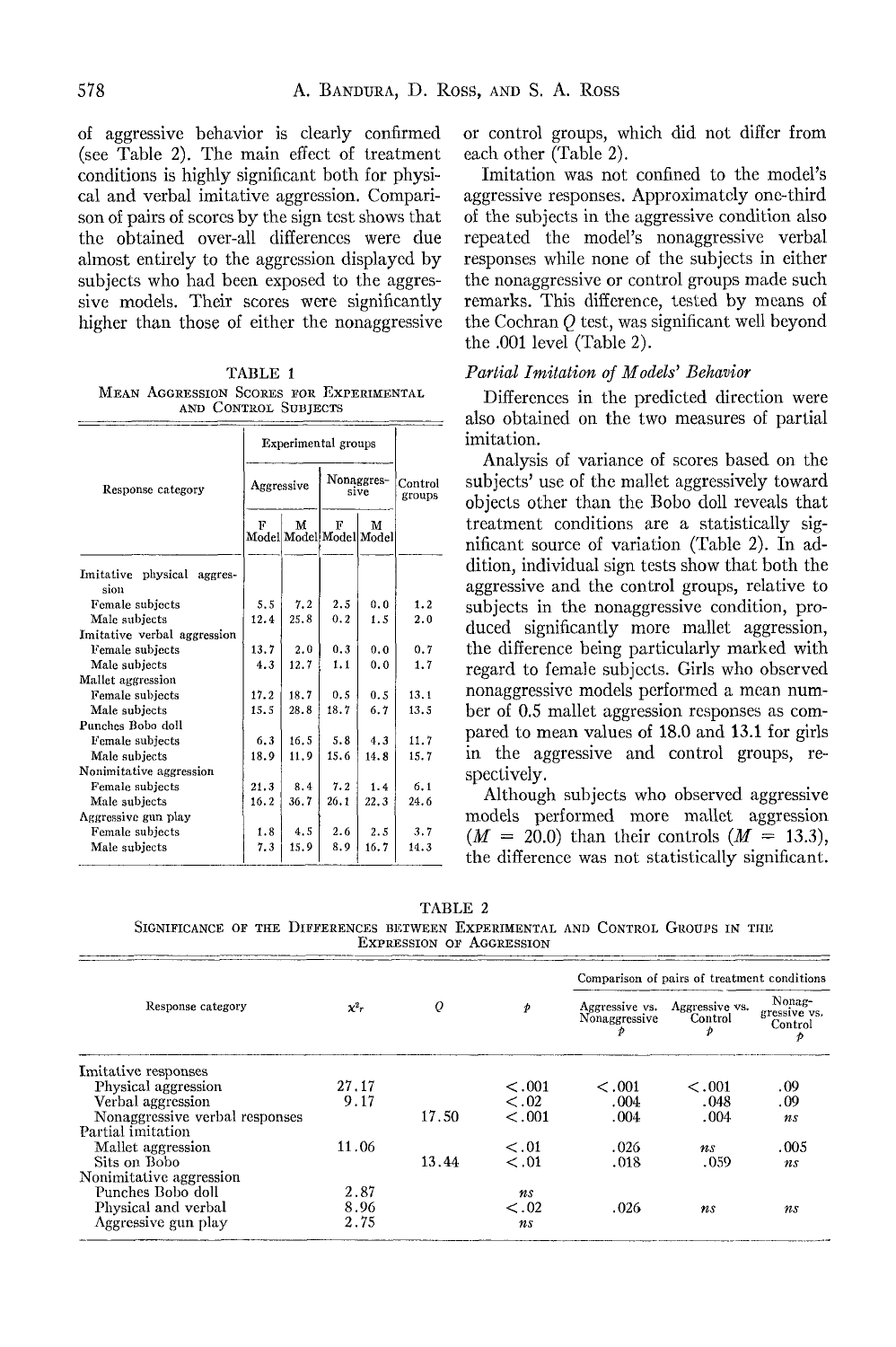With respect to the partially imitative response of sitting on the Bobo doll, the over-all group differences were significant beyond the .01 level (Table 2). Comparison of pairs of scores by the sign test procedure reveals that subjects in the aggressive group reproduced this aspect of the models' behavior to a greater extent than did the nonaggressive  $(p = .018)$ or the control  $(p = .059)$  subjects. The latter two groups, on the other hand, did not differ from each other.

### *Nonimitative Aggression*

Analyses of variance of the remaining aggression measures (Table 2) show that treatment conditions did not influence the extent to which subjects engaged in aggressive gun play or punched the Bobo doll. The effect of conditions is highly significant  $(x^2r = 8.96,$  $p < .02$ ), however, in the case of the subjects' expression of nonimitative physical and verbal aggression. Further comparison of treatment pairs reveals that the main source of the overall difference was the aggressive and nonaggressive groups which differed significantly from each other (Table 2), with subjects exposed to the aggressive models displaying the greater amount of aggression.

## *Influence of Sex of Model and Sex of Subjects on Imitation*

The hypothesis that boys are more prone than girls to imitate aggression exhibited by a model was only partially confirmed, *t* tests computed for subjects in the aggressive condition reveal that boys reproduced more imitative physical aggression than girls *(t =* 2.50,  $p < .01$ ). The groups do not differ, however, in their imitation of verbal aggression.

The use of nonparametric tests, necessitated by the extremely skewed distributions of scores for subjects in the nonaggressive and control conditions, preclude an over-all test of the influence of sex of model per se, and of the various interactions between the main effects. Inspection of the means presented in Table 1 for subjects in the aggression condition, however, clearly suggests the possibility of a  $Sex \times Model$  interaction. This interaction effect is much more consistent and pronounced for the male model than for the female model. Male subjects, for example, exhibited more physical ( $t = 2.07$ ,  $p < .05$ ) and verbal imitative aggression  $(t = 2.51, p < .05)$ , more nonimitative aggression  $(t = 3.15, p < .025)$ , and engaged in significantly more aggressive gun play  $(t = 2.12, p < .05)$  following exposure to the aggressive male model than the female subjects. In contrast, girls exposed to the female model performed considerably more imitative verbal aggression and more nonimitative aggression than did the boys (Table 1). The variances, however, were equally large and with only a small *N* in each cell the mean differences did not reach statistical significance.

Data for the nonaggressive and control subjects provide additional suggestive evidence that the behavior of the male model exerted a greater influence than the female model on the subjects' behavior in the generalization situation.

It will be recalled that, except for the greater amount of mallet aggression exhibited by the control subjects, no significant differences were obtained between the nonaggressive and control groups. The data indicate, however, that the absence of significant differences between these two groups was due primarily to the fact that subjects exposed to the nonaggressive female model did not differ from the controls on any of the measures of aggression. With respect to the male model, on the other hand, the differences between the groups are striking. Comparison of the sets of scores by means of the sign test reveals that, in relation to the control group, subjects exposed to the nonaggressive male model performed significantly less imitative physical aggression ( $p = .06$ ), less imitative verbal aggression  $(p = .002)$ , less mallet aggression  $(p = .003)$ , less nonimitative physical and verbal aggression  $(p = .03)$ , and they were less inclined to punch the Bobo doll  $(p=.07)$ .

While the comparison of subgroups, when some of the over-all tests do not reach statistical significance, is likely to capitalize on chance differences, nevertheless the consistency of the findings adds support to the interpretation in terms of influence by the model.

#### *Nonaggressive Behavior*

With the exception of expected sex differences, Lindquist (1956) Type III analyses of variance of the nonaggressive response scores yielded few significant differences.

Female subjects spent more time than boys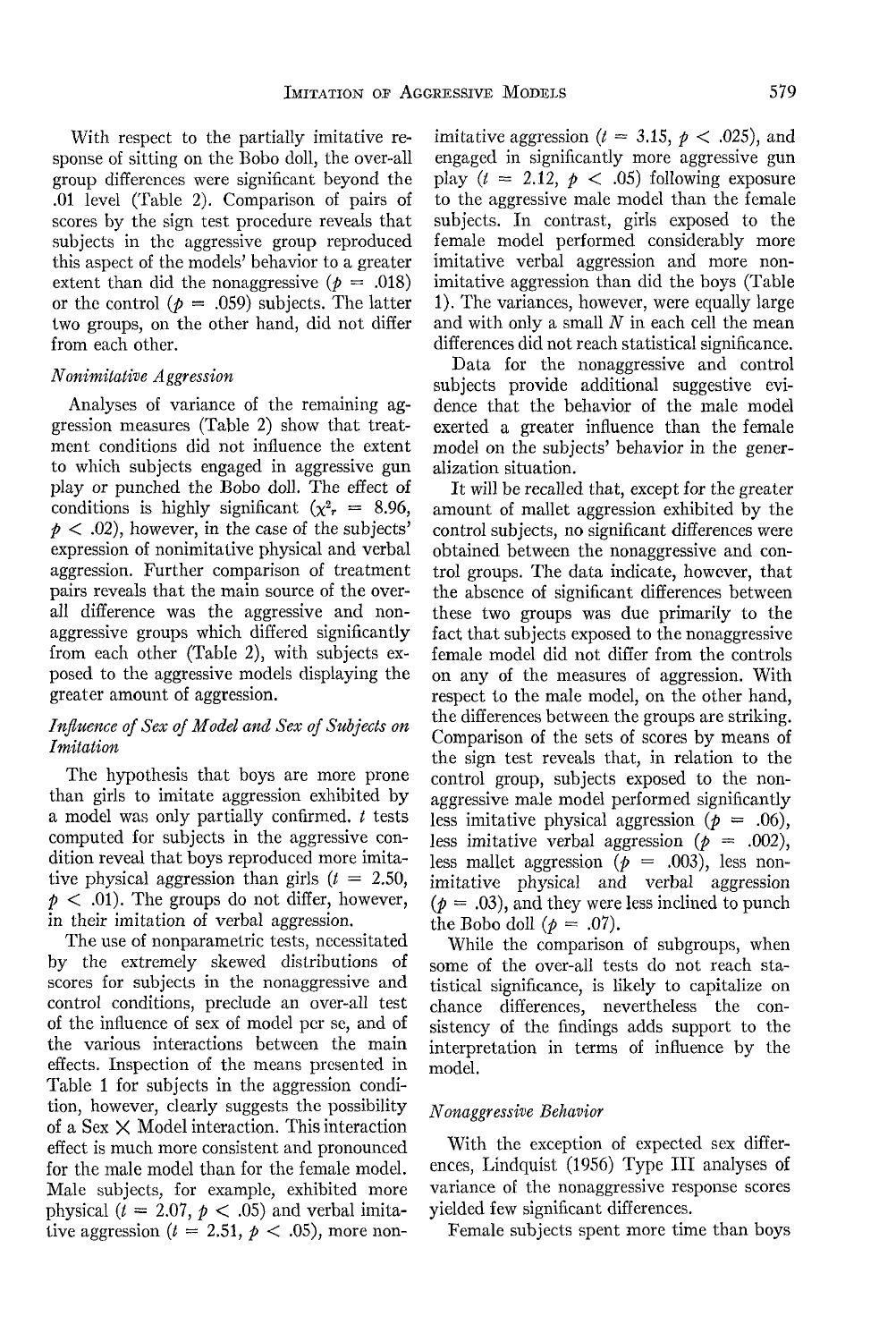playing with dolls ( $p < .001$ ), with the tea set  $(p < .001)$ , and coloring  $(p < .05)$ . The boys, on the other hand, devoted significantly more time than the girls to exploratory play with the guns  $(p < .01)$ . No sex differences were found in respect to the subjects use of the other stimulus objects, i.e., farm animals, cars, or tether ball.

Treatment conditions did produce significant differences on two measures of nonaggressive behavior that are worth mentioning. Subjects in the nonaggressive condition engaged in significantly more nonaggressive play with dolls than either subjects in the aggressive group  $(t = 2.67, p < .02)$ , or in the control group ( $t = 2.57$ ,  $p < .02$ ).

Even more noteworthy is the finding that subjects who observed nonaggressive models spent more than twice as much time as subjects in aggressive condition  $(t = 3.07, \phi < .01)$ in simply sitting quietly without handling any of the play material.

### **DISCUSSION**

Much current research on social learning is focused on the shaping of new behavior through rewarding and punishing consequences. Unless responses are emitted, however, they cannot be influenced. The results of this study provide strong evidence that observation of cues produced by the behavior of others is one effective means of eliciting certain forms of responses for which the original probability is very low or zero. Indeed, social imitation may hasten or short-cut the acquisition of new behaviors without the necessity of reinforcing successive approximations as suggested by Skinner (1953).

Thus subjects given an opportunity to observe aggressive models later reproduced a good deal of physical and verbal aggression (as well as nonaggressive responses) substantially identical with that of the model. In contrast, subjects who were exposed to nonaggressive models and those who had no previous exposure to any models only rarely performed such responses.

To the extent that observation of adult models displaying aggression communicates permissiveness for aggressive behavior, such exposure may serve to weaken inhibitory responses and thereby to increase the probability of aggressive reactions to subsequent frustrations. The fact, however, that subjects expressed their aggression in ways that clearly resembled the novel patterns exhibited by the models provides striking evidence for the occurrence of learning by imitation.

In the procedure employed by Miller and Bollard (1941) for establishing imitative behavior, adult or peer models performed discrimination responses following which they were consistently rewarded, and the subjects were similarly reinforced whenever they matched the leaders' choice responses. While these experiments have been widely accepted as demonstrations of learning by means of imitation, in fact, they simply involve a special case of discrimination learning in which the behavior of others serves as discriminative stimuli for responses that are already part of the subject's repertoire. Auditory or visual environmental cues could easily have been substituted for the social stimuli to facilitate the discrimination learning. In contrast, the process of imitation studied in the present experiment differed in several important respects from the one investigated by Miller and Bollard in that subjects learned to combine fractional responses into relatively complex novel patterns solely by observing the performance of social models without any opportunity to perform the models' behavior in the exposure setting, and without any reinforcers delivered either to the models or to the observers.

An adequate theory of the mechanisms underlying imitative learning is lacking. The explanations that have been offered (Logan, Olmsted, Rosner, Schwartz, & Stevens, 1955; Maccoby, 1959) assume that the imitator performs the model's responses covertly. If it can be assumed additionally that rewards and punishments are self-administered in conjunction with the covert responses, the process of imitative learning could be accounted for in terms of the same principles that govern instrumental trial-and-error learning. In the early stages of the developmental process, however, the range of component responses in the organism's repertoire is probably increased through a process of classical conditioning (Bandura & Huston, 1961; Mowrer, 1950).

The data provide some evidence that the male model influenced the subjects' behavior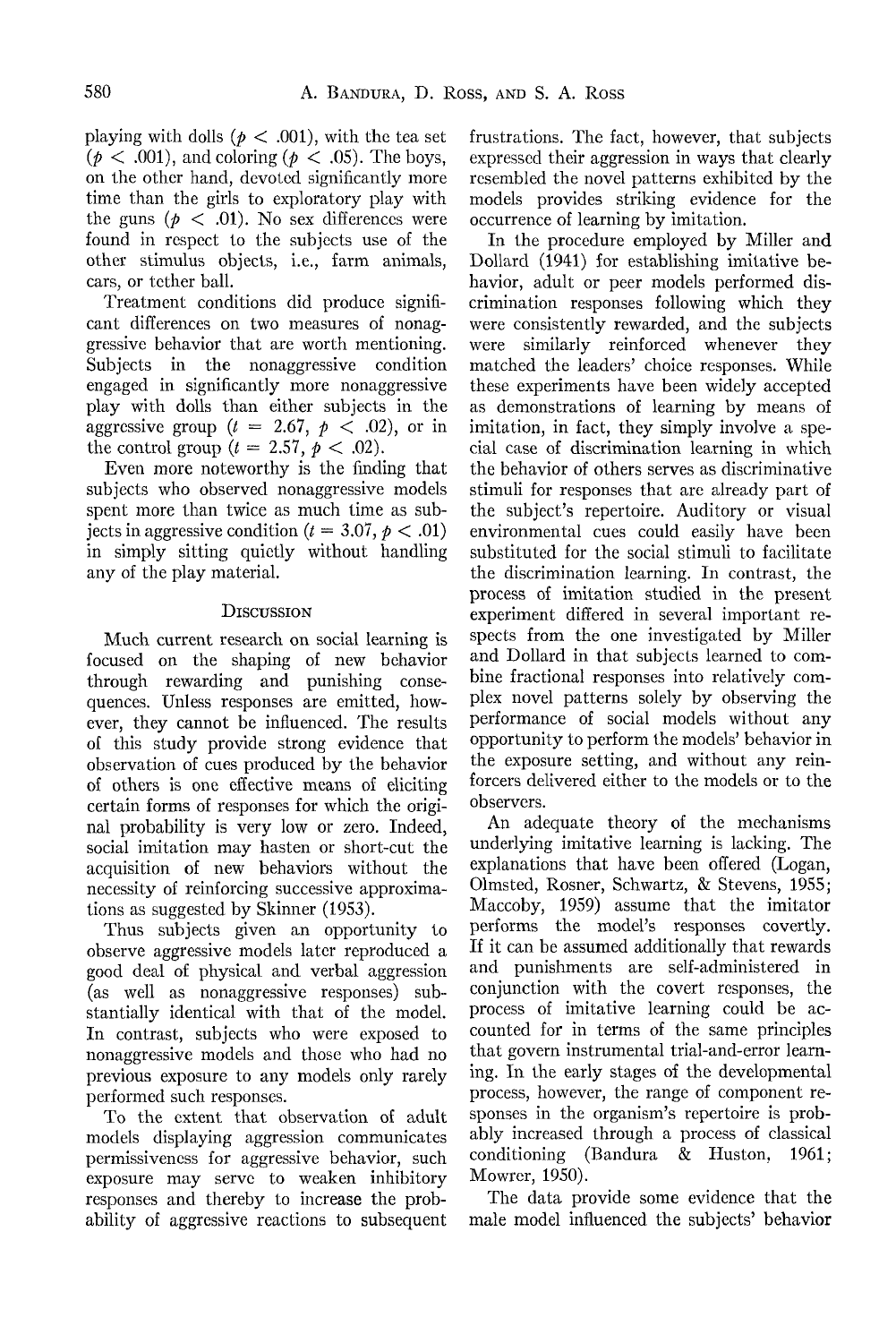outside the exposure setting to a greater extent than was true for the female model. In the analyses of the Sex  $\times$  Model interactions, for example, only the comparisons involving the male model yielded significant differences. Similarly, subjects exposed to the nonaggressive male model performed less aggressive behavior than the controls, whereas comparisons involving the female model were consistently nonsignificant.

In a study of learning by imitation, Rosenblith (1959) has likewise found male experimenters more effective than females in influencing childrens' behavior. Rosenblith advanced the tentative explanation that the school setting may involve some social deprivation in respect to adult males which, in turn, enhances the male's reward value.

The trends in the data yielded by the present study suggest an alternative explanation. In the case of a highly masculine-typed behavior such as physical aggression, there is a tendency for both male and female subjects to imitate the male model to a greater degree than the female model. On the other hand, in the case of verbal aggression, which is less clearly sex linked, the greatest amount of imitation occurs in relation to the same-sex model. These trends together with the finding that boys in relation to girls are in general more imitative of physical aggression but do not differ in imitation of verbal aggression, suggest that subjects may be differentially affected by the sex of the model but that predictions must take into account the degree to which the behavior in question is sex-typed.

The preceding discussion has assumed that maleness-femaleness rather than some other personal characteristics of the particular models involved, is the significant variable an assumption that cannot be tested directly with the data at hand. It was clearly evident, however, particularly from boys' spontaneous remarks about the display of aggression by the female model, that some subjects at least were responding in terms of a sex discrimination and their prior learning about what is sex appropriate behavior (e.g., "Who is that lady. That's not the way for a lady to behave. Ladies are supposed to act like ladies. . . ." "You should have seen what that girl did in there. She was just acting like a man. I never saw a girl act like that before. She was punch-

ing and fighting but no swearing."). Aggression by the male model, on the other hand, was more likely to be seen as appropriate and approved by both the boys ("Al's a good socker, he beat up Bobo. I want to sock like Al.") and the girls ("That man is a strong fighter, he punched and punched and he could hit Bobo right down to the floor and if Bobo got up he said, 'Punch your nose.' He's a good fighter like Daddy.").

The finding that subjects exposed to the quiet models were more inhibited and unresponsive than subjects in the aggressive condition, together with the obtained difference on the aggression measures, suggests that exposure to inhibited models not only decreases the probability of occurrence of aggressive behavior but also generally restricts the range of behavior emitted by the subjects.

"Identification with aggressor" (Freud, 1946) or "defensive identification" (Mowrer, 1950), whereby a person presumably transforms himself from object to agent of aggression by adopting the attributes of an aggressive threatening model so as to allay anxiety, is widely accepted as an explanation of the imitative learning of aggression.

The development of aggressive modes of response by children of aggressively punitive adults, however, may simply reflect object displacement without involving any such mechanism of defensive identification. In studies of child training antecedents of aggressively antisocial adolescents (Bandura & Walters, 1959) and of young hyperaggressive boys (Bandura, I960), the parents were found to be nonpermissive and punitive of aggression directed toward themselves. On the other hand, they actively encouraged and reinforced their sons' aggression toward persons outside the home. This pattern of differential reinforcement of aggressive behavior served to inhibit the boys' aggression toward the original instigators and fostered the displacement of aggression toward objects and situations eliciting much weaker inhibitory responses.

Moreover, the findings from an earlier study (Bandura & Huston, 1961), in which children imitated to an equal degree aggression exhibited by a nurturant and a nonnurturant model, together with the results